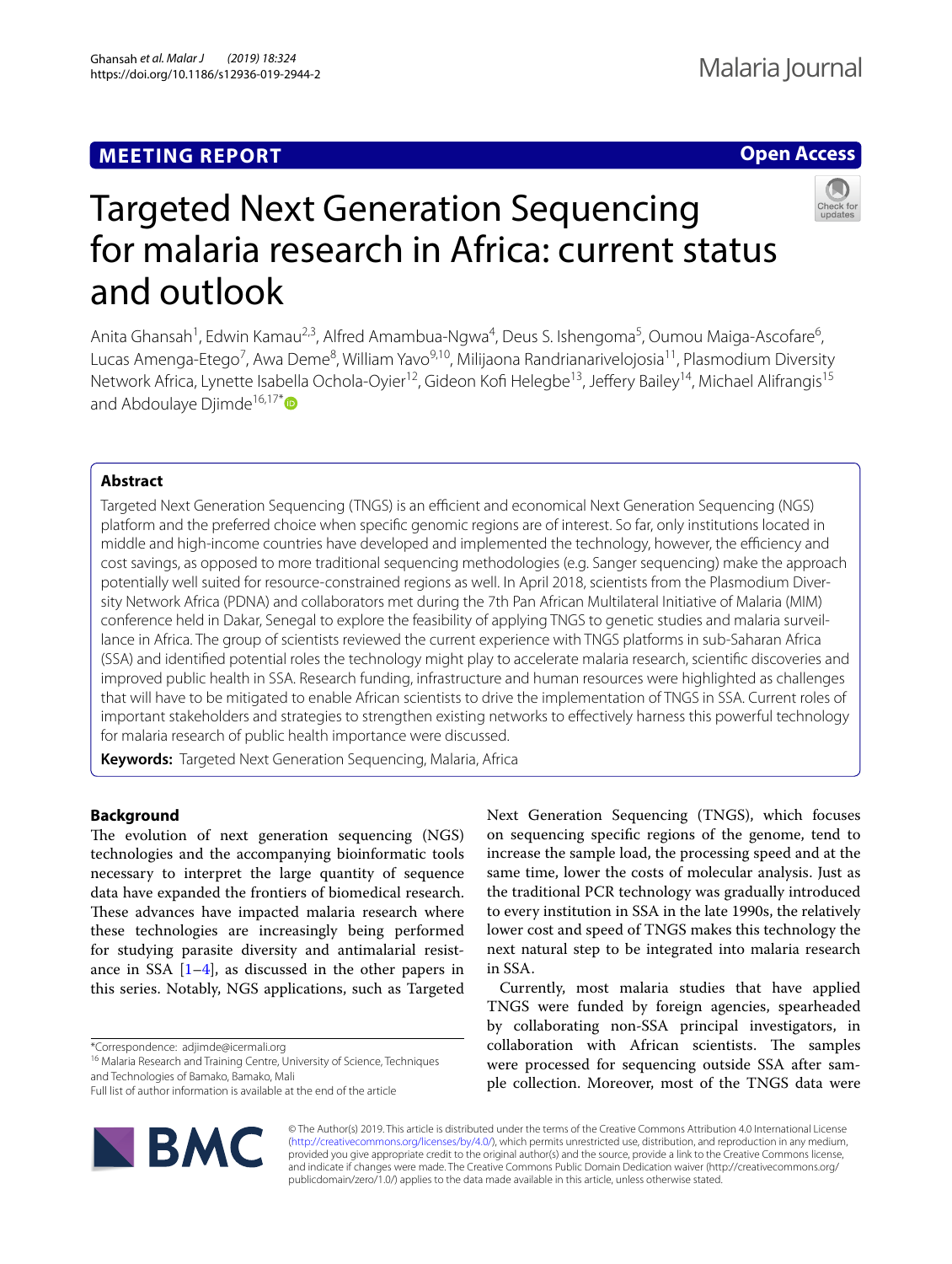generated and analysed in the non-SSA countries. In order to address the gap in TNGS data generation and analysis in Africa, the Plasmodium Diversity Network Africa (PDNA) [[5\]](#page-5-2) and research collaborators from non-SSA countries organized a workshop on the 18th of April 2018, as part of the MIM conference. The workshop was entitled "Targeted Next Generation Sequencing for Public Health" and hosted by the Institut de Recherche en Santé, de Surveillance Epidémiologique et de Formation, (IRESSEF), Diamniadio, Senegal. The workshop served as a platform for African researchers and their collaborating partners to discuss the status of TNGS applications in Africa, highlight opportunities and challenges and to discuss ways of bridging the gaps in application of TNGS. It was acknowledged that to successfully integrate TNGS technology for malaria research in SSA, several critical requirements are needed. These include; generating the key research/public health questions, funding, infrastructure and human resource development, engagement of policy makers in scientifc deliberations, strengthening and harmonizing collaborations, and establishing/implementing a regulatory framework for operating NGS and TNGS in SSA.

# **Highlights from the symposium**

## **Malaria targeted next generation sequencing and public health needs in Africa**

A growing role of public health practitioners is to develop interventions for combating malaria and to evaluate the ability of these interventions to reduce morbidity and mortality in these populations. Several applications of TNGS for addressing the impact of such interventions were highlighted during the workshop. Table [1](#page-1-0) outlines potential applications of TNGS in addressing important public health concerns in Africa, focusing on malaria. At the workshop, additional possibilities of personalized genomics and pharmacogenomics, and links between

parasite genetics/drug resistance/host immune response and vaccine efficacy were also discussed.

As discussed in other papers in this series, TNGS (and molecular tools in general) have signifcant potential, but have seen limited impact on public health in African countries. Although African scientists have spearheaded collecting and processing samples and in cases led the analysis of sequencing data [\[2](#page-5-3), [4,](#page-5-1) [6–](#page-5-4)[8\]](#page-5-5), in order to fully operationalize TNGS to have its greatest impact for public health in Africa, projects need to be led and completed by African scientists in African institutions. By conducting this work in Africa, data can be generated in a timelier fashion, capacity built for research and data ownership issues minimized. The discrepancy between sample collection and driving studies is driven by a blend of general challenges facing researchers in SSA, such as funding, and more specifc challenges relating to the implementation of TNGS in Africa.

## **Challenges faced by sub‑Saharan African scientists in the implementation of TNGS and the way forward**

#### **Infrastructural development and cost**

Despite the signifcant decrease in sequencing costs over the last decade, the prices of most of the sequencing instruments and the cost of establishing a sequencing centre remain very high and beyond the budget of most African institutions. The few African institutions that have acquired lllumina MiSeq sequencers are at various stages of operationalizing them, ranging from setting up of the sequencing centre to quality control testing; very few have begun to generate data. A large majority of African scientists obtain partially analysed sequence data from their collaborators and in rare cases outsource directly to commercial sequencing companies or through local agents of these companies. Numerous reasons were outlined during the discussion at the workshop, and it

<span id="page-1-0"></span>

|                      |  |  | Table 1 Potential role of targeted next generation sequencing in addressing malaria research of public health |  |  |  |  |
|----------------------|--|--|---------------------------------------------------------------------------------------------------------------|--|--|--|--|
| importance in Africa |  |  |                                                                                                               |  |  |  |  |

| Scientific objective                                                                                                              | Application                                                                                                                                              |
|-----------------------------------------------------------------------------------------------------------------------------------|----------------------------------------------------------------------------------------------------------------------------------------------------------|
| Determination of the frequency and geographic distribution of genetic<br>markers of antimalarial drug resistance                  | Early detection of drug resistance emergence and surveillance of the geo-<br>spatial changes of antimalarial drug resistance                             |
| Diversity, frequency and geographic distribution of genetic differences in<br>potential vaccine antigens among malaria parasites, | Support for antigen diversity studies in vaccine development and predic-<br>tion of vaccine efficacy                                                     |
| Distribution and quantitative level of parasite DNA in human populations                                                          | Estimation of prevalence of submicroscopic infection                                                                                                     |
| Determination of efficacy of diagnostic tools                                                                                     | Surveillance for geospatial distribution of parasites carrying hrp2/3 deletion<br>Determination of RDT level of sensitivity                              |
| Detection of full range of parasite genotypes in a patient isolate                                                                | Increased sensitivity to determine whether parasites recurring after drug<br>treatment are new infections or recrudescence/relapse of initial infections |
| Detection of very low levels of parasite DNA in patient samples                                                                   | Improved detection of parasite prevalence even at low parasitaemia<br>Improved quantitation of delayed parasite clearance                                |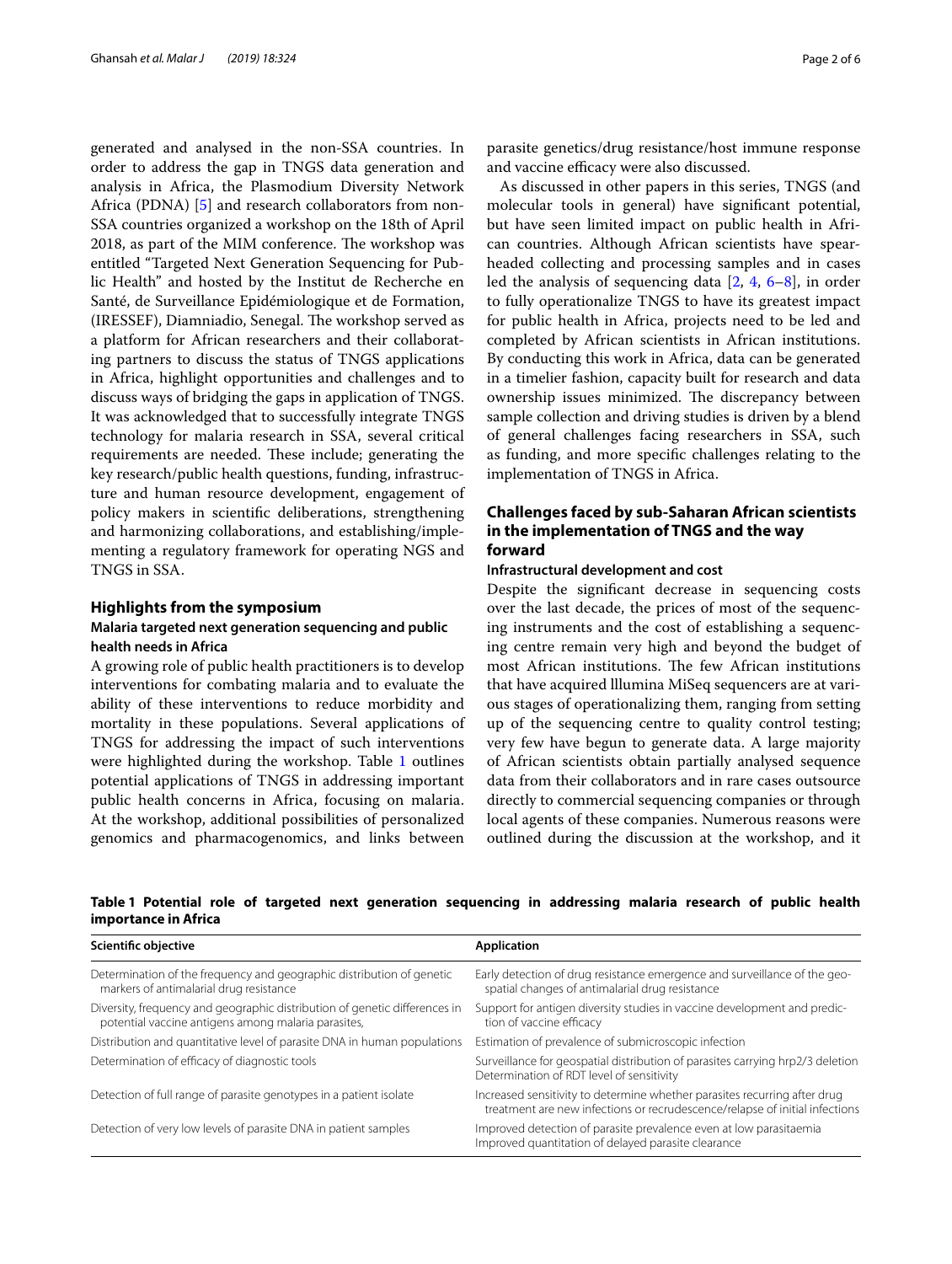became quickly clear that logistical challenges are high on the list. For example, it is estimated that the establishment of an NGS facility costs USD 100,000–700,000 for the sequencing instruments alone, depending on the actual platform to be established [[9\]](#page-5-6). In SSA, this cost may increase, depending on how the equipment is purchased. Equipment purchased through collaboration may come at reduced cost discounted through the collaborator, but with loss of warranty and maintenance agreements. On the other hand, those purchased through manufacturer's sole agent in Africa are loaded with intermediary costs and profts, expensive shipment and customs costs. Similarly, the cost and difficulty of obtaining required reagents is a major barrier; it was mentioned during the discussions by several delegates that when cost comparisons between SSA, with purchases being done through intermediate African or Middle Eastern vendors, and European/North American institutions, costs were threefold higher in most African sites. Furthermore, often long clearance time at customs in SSA countries and as well, sudden changes of procedures at customs all add additional time and cost to the purchase. These costs barrier put together suggest that setting up a working sequencing platform is currently not afordable for most educational, research and clinical laboratories in developing countries.

To address some of the issues raised, the discussions centred on practical solutions. A frst step might be the establishment of regional/sub-regional centres of excellence with central NGS facilities that serve a network of institutions/sub-regions. Such centres should be maintained jointly, providing full access to the facilities and hands on training for researchers from joint institutions, enabling collective sample processing (also reducing costs) to address relevant research questions of public health interest (e.g. Table [1](#page-1-0)). These sub-regional facilities would be equipped with additional NGS platforms as the technology evolves.

Centres of excellence are already being established to provide high-quality sequencing services for several laboratories and research groups. For example, the African Centre of Excellence for Genomics of Infectious Diseases (ACEGID) at Redeemer's University (Nigeria) has been established with support from the World Bank and the US National Institute of Health (NIH) to serve several institutions in the surrounding region, including Senegal, Nigeria, and Sierra Leone  $[10]$ . The Africa Centre for Disease Control (CDC) is also engaging in the establishment of centres of excellence to track outbreaks and monitor re-emerging infectious diseases such as Lassa fever, and other viral haemorrhagic fevers, and Tuberculosis [\[11](#page-5-8)]. In West Africa, The Medical Research Council Unit The Gambia (MRCG-LSHTM) has purposed-built genomics and high-performance computing platforms accessible to West African networks, such as the PDNA. Creating NGS laboratory networks has several advantages; with higher projected use, they could negotiate with manufacturers, shippers and maintenance providers to ensure timely procurements and reduction of costs of reagents, and servicing of equipment. The network can have a single service contract for servicing of equipment and enabling visiting engineers service equipment from the whole sub-region in a single trip.

#### **Data generation and handling**

TNGS applications involve epidemiology and sequence data collection. In some cases, the data may carry metadata containing sensitive information such as personal data (name, gender, date of birth, race), medical history, and family history of diseases. Such information must be handled carefully with regulations to protect the privacy and maintain the anonymity of the source of the sample, within the standard guidelines for biomedical research ethics. These standards are set and well-regulated outside SSA. In SSA countries however, since TNGS is still rare, the regulatory frameworks that stipulate quality and profciency standards, specimen shipment requirements, data protection, may not be available or not operationalized, if they do exist [\[12\]](#page-5-9). During deliberations, the need for harmonized SOPs and standardized forms/tools to be used across laboratories was highlighted. This includes strong data capture systems and well-trained staf, with clear guidelines for sample preparation prior to sequencing, quality management, data capture and data management. This needs to occur in the context of strong supervision by an experienced principle investigator and lab management team. Agreed minimum data formats, quality systems such as tables, pie-charts, and bar-charts will be standardized and adopted for both public health and research purposes. This standardized data quality systems is very important because, it will simplify data visualization and dissemination for both public health experts and research scientists. This will be supported by institutions, which will need the data.

It is clear there is a need for the establishment and implementation of the legal, ethical and regulatory framework to cover TNGS data collection, handling and sharing. For instance, after the initial data analysis and use (reports, publication, planning) by the research group, data should be deposited at centralized local and international repositories for access upon request and following set and agreed regulations between African partners. The data should be released as soon as it is made available and this decision on data release should be made by the data owners via data sharing agreements. This could be guided by guidelines for the ethical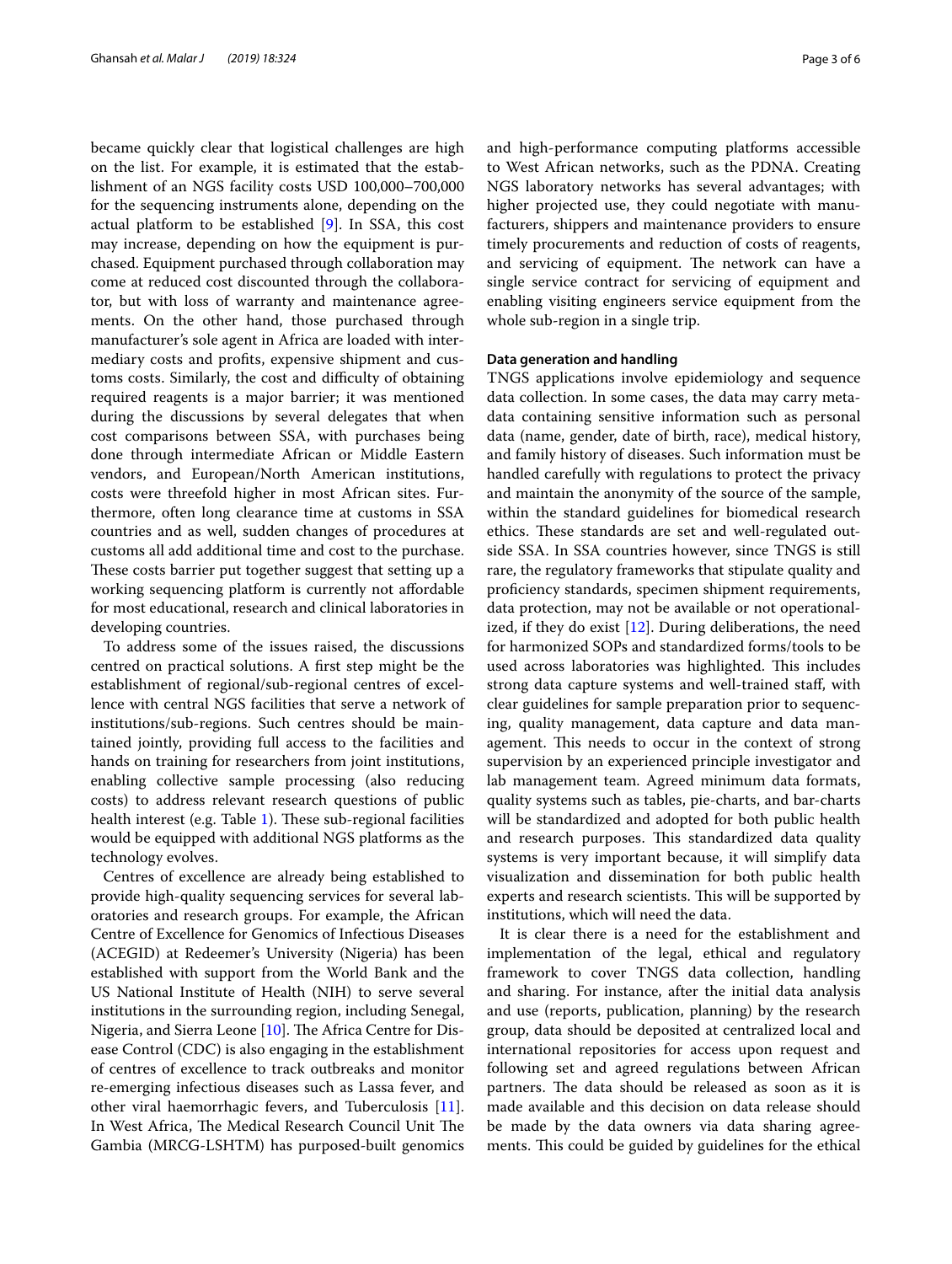handling of samples for genomics studies, as stipulated by H3Africa [\[13\]](#page-5-10).

### **Human resources (training) and infrastructural development for TNGS in Africa**

Genomic data manipulation and analysis tools are essential for efective use of TNGS data. Genomics has become an interdisciplinary feld that requires knowledge of biology, chemistry, statistics, computer science and bioinformatics. Thus, institutions applying genomics research need personnel who are adequately trained to generate and explore data. This is most lacking in SSA countries. Several open source tools and codes are available for basic data analysis; however, these need advanced analytical skills to identify, customize and apply to questions and data diferent from what they were originally developed to do. In addition, many commercialized advanced tools are too expensive for institutions in the low-income countries or require complicated licensing procedures even for single users  $[14]$ . Thus the need for human resource development and building of the infrastructure for data analysis to ensure that the trained personnel will be ready to apply the acquired skills was discussed. The consensus was that, operationalizing TNGS in the African regional centres will require specifc training in the following general approaches; introduction of basic principles in genomic technologies, laboratory methodologies and bioinformatics analysis of resulting data, establishing bioinformatics software capabilities, and exploring collaborative applications of the genomic capabilities in public health [[14](#page-5-11), [15](#page-5-12)]. It is important to note that once targeted sequencing is completed, a specifc bioinformatics pipeline is required to properly turn the "raw sequencing reads" into actionable outputs as discussed in the bioinformatics tools in this series. Furthermore, running and maintenance of bioinformatics pipelines need coding skills in multiple popular computer languages, e.g. R, Unix and python.

In addition, genomic data download and manipulation require fast and stable Internet connections that are not always available in low income countries, especially in Africa  $[15, 16]$  $[15, 16]$  $[15, 16]$  $[15, 16]$ . The group agreed that local control of data by those who plan and carry out the collection and appropriate preservation of samples is important. This can be efficiently accomplished if groups analyse their data locally, no matter where the sequences and initial bioinformatics pipelines were generated. This will require reliable high capacity Internet access: local hardware and human resources, for example, High Performance Computing (HPC) streams and human resources molecular biologists, computational biologists, and bioinformaticians. Currently, SSA has a few bioinformaticians and software users (biologists) capable of conducting this work. Initiatives like the H3AbioNet are building capacity for bioinformatics in Africa, but mainly in human genetics. PDNA's Wellcome Trust DELTAS grant, Developing Excellence in Genomics for Malaria Elimination (DEL-GEME) on the other hand is training enthusiastic young Africans in bioinformatics, with emphasis on malaria (parasite, vector and vertebrate host). Partnerships with these initiatives and our collaborators for training and development of pipelines and tools for high quality data analysis by all was discussed. These technical supports could be both online and physical. Training programs in bioinformatics, including post-graduate diplomas, internships/short courses, post-doctoral fellowships and mentorship programmes with contributions from all stakeholders are all important.

The group also sees a future that utilizes innovative modern sequencing technologies with minimal infrastructural requirements. Emerging genome sequencing technologies, such as MinION by Oxford Nanopore Technologies, which have minimized the requirements of adopting this NGS technology with afordable devices, preparation kits and standard computer or even portable devices (phone and tablets). Although the technology is still new and developing, it nonetheless represents a promising solution to a wide adoption of genomics across a range of genome sequencing applications [[17\]](#page-5-14).

#### **Research funding**

Lack of funding for biomedical research in Africa, has had an adverse consequence on the scientifc development of the continent  $[15, 18-21]$  $[15, 18-21]$  $[15, 18-21]$  $[15, 18-21]$ . Although the past decade has seen an increase in funding from research support initiatives like The Human Heredity and Health in Africa (H3Africa) initiative of the NIH and the Wellcome Trust [[19\]](#page-5-17), the DELTAS, FLAIR and APTI initiatives of the African Academy of Science, funding from Africa CDC, WAHO, ECOWAS, EAC and CEMAC, most African scientist including those working on malaria remain largely underfunded. This is a major impediment to molecular research in general and malaria genomics. Current trends indicate successful grant funding mostly directed at networks or consortia rather than individual scientists. An example is the PDNA, which has been spearheading research and training to address malaria genomic diversity studies to support elimination. The workshop discussed the increase in governmental interest in some African countries and the need for more such support. A typical example can be found in South Africa where genomics research benefts from government-sponsored grants from the National Research Foundation and other agencies [\[22,](#page-5-18) [23\]](#page-5-19). Other African countries should emulate South Africa by allocating more public funds to support smaller TNGS studies in home countries.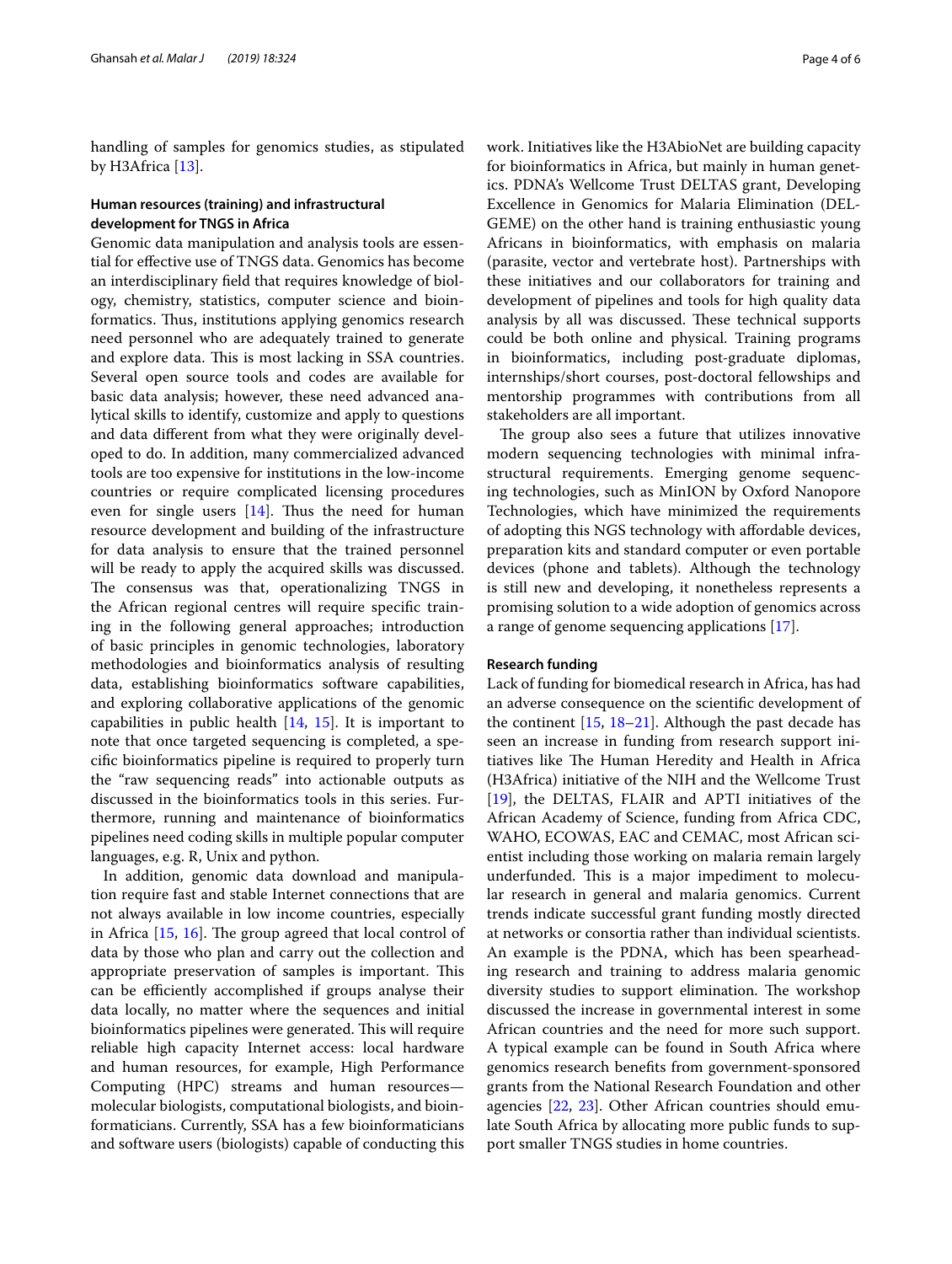#### **Strengthening of collaborations and publications**

Genome science and technologies are transforming life sciences globally in many ways and becoming a highly desirable area for international collaboration to strengthen global health. Collaboration between African scientists and their northern partners in genomic research, such as TNGS for malaria research will undoubtedly result in a substantial increase in scientifc capacity. Several initiatives have been set up to support such collaborations [\[24](#page-5-20)]. A recent example is the public health collaboration by The Genome Science Program at the LA National Laboratory, USA and research institutions in several developing countries including Jordan, Uganda, and Gabon [[25](#page-5-21)]. PDNA and collaborators will provide support for establishing the centres of excellence through training. To ensure credit is given or assured for the many people who have contributed to the data generation and analysis pipeline: planning and execution of the original study, molecular analysis, bioinformatics to produce initial output, data management and analysis of the output in local context, data archive and use or reuse. All those who have worked on the project will be listed in any publications with their specifc contribution. A Digital Object Identifer (DOI) will be assigned to each dataset and will be listed so that universities and research Institutions can recognize data generators when the DOI is quoted in a publication. Appropriate locations for permanently archiving data are growing. For example, a Nature journal on archived data, facilitates uploading/archiving open source data and the accompanying metadata, and the group supported this approach to data reuse.

#### **Summary and conclusions**

The revolution in the sequencing world is opening new frontiers for biomedical research and Africa must beneft from application of TNGS for malaria research. To achieve this, a number of challenges must be addressed. Firstly, there is the need for strategies to overcome fnancial and logistical challenges in establishing and maintaining infrastructure. This includes long-term support for scientist and infrastructure (stable environmental temperature, stable electrical power supply, reliable and efficient Internet access). Stable power and internet are becoming more accessible across Africa, but heavily biased toward urban agglomerates away from the centres of malaria transmission. Secondly, most African malaria research scientists and technicians are experienced biologists, but lack bioinformatics and quantitative/numeric expertise. Training a biologist in the techniques of genome science and data generation is relatively straightforward, but achieving informatics profciency is a major hurdle, given very basic computational knowledge.

Thirdly, funding remains a major challenge to research and training to boost NGS adoption and translation across most biomedical research themes in Africa. Development of regional or sub-regional centres of excellence will allow for reduced fnancial burden on scientists and facilitate collaboration. Centres will be collaborative hubs that will support molecular surveillance with high temporal, geographic, and information resolution to support local public health authorities in identifying and monitoring important phenotypes such as drug resistance. A network of African TNGS centres that can rapidly provide high-resolution genomic data that will help improve the speed and accuracy of detection and monitoring, and reduce the global threat from malaria drug resistance is urgently required.

Successful scientifc partnerships and sustainable technical capacity are essential for establishing TNGS for malaria research in Africa. More local governmental support and funding for malaria TNGS research will be required. Scientists must engage the policy makers more efectively in research activities. This will require a carefully crafted regulatory framework for community engagement in genomics, data collection and storage, and regionally coordinated TNGS wet laboratory procedures, data ownership, management and analysis. Sustainability of the TNGS science capabilities with partners is a key concern.

There is the need for a continued improvement of local expertise through training. Sustainable use of the established TNGS technologies will be strengthened by performing regular research projects. Over time, this approach will enable African scientists to gain the expertise to develop genomic capabilities and continue on a path to sustainability. The question, however, is who should be directing these decisions and how? Since PDNA is leading in these discussions, the network will continue to drive the questions to be addressed with the TNGS platform and support the training of African scientist in bioinformatics.

#### **Abbreviations**

NGS: Next Generation Sequencing; TNGS: Targeted Next Generation Sequenc‑ ing; SSA: sub-Saharan Africa; PDNA: Plasmodium Diversity Network Africa; DOI: Digital Object Identifer; NIH: National Institute of Health.

#### **Acknowledgements**

The authors acknowledge DELGEME and Pan African Malaria Genetic Epidemiology Network (PAMGEN). AG, AAN, LAE, OMA, DSI, AAD, are currently supported through the DELTAS Africa Initiative an independent funding scheme of the African Academy of Sciences (AAS)'s Alliance for Accelerating Excellence in Science in Africa (AESA) and supported by the New Partnership for Africa's Development Planning and Coordinating Agency (NEPAD Agency) with funding from the Wellcome Trust [DELGEME Grant #107740/Z/15/Z] and the UK government. AG, LEA, OMA, AAN, WY and DSI worked on this project as part of their DELGEME aspiring leadership fellowship. The views expressed in this publication are those of the author(s) and not necessarily those of AAS, NEPAD Agency, Wellcome Trust, H3Africa or the UK government. The authors acknowledge Professor Carol Sibley for editing the draft manuscript and her